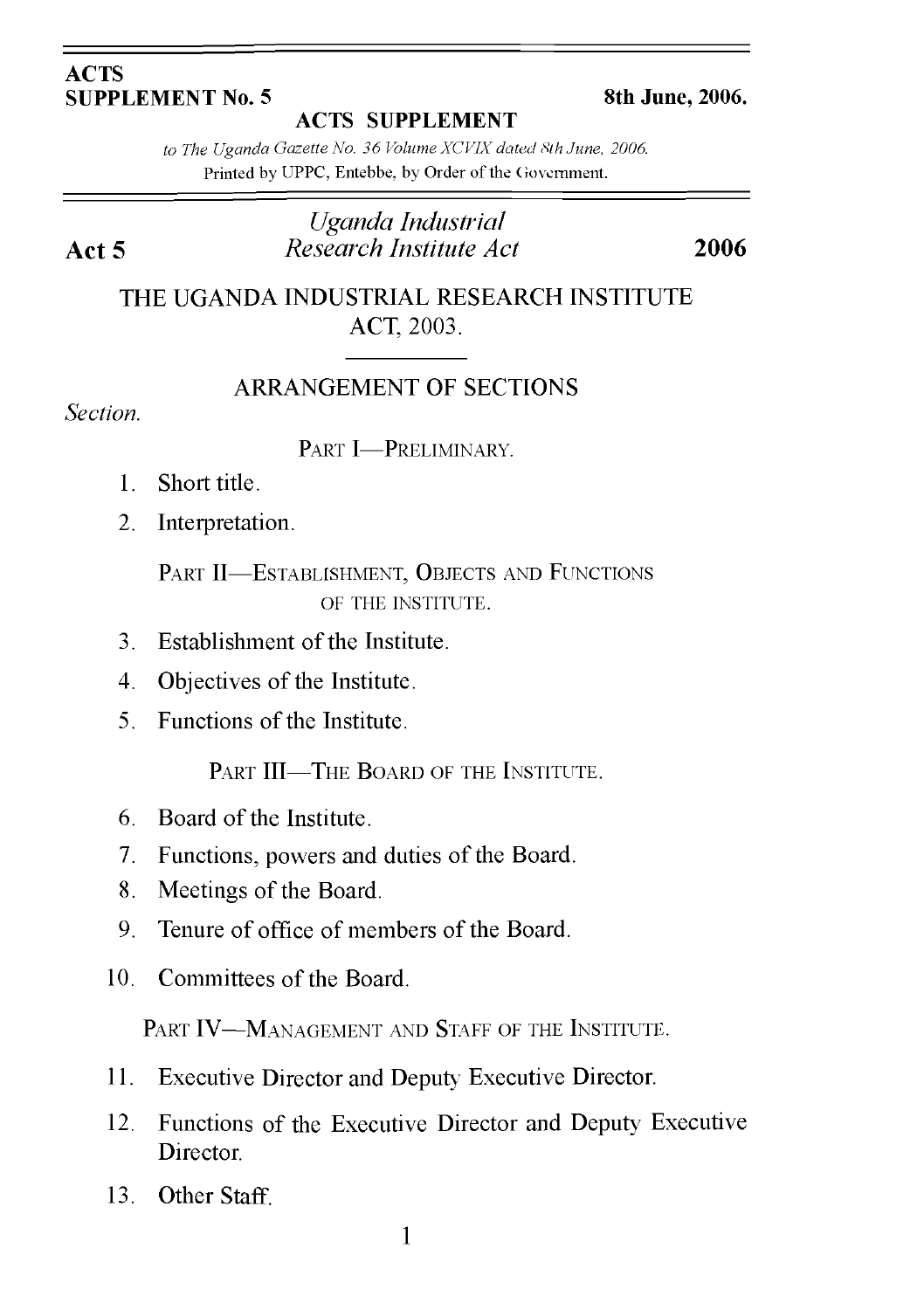*Section.*

PART V—FINANCIAL PROVISIONS.

- 14. Funds of the Institute.
- 15. Borrowing Powers.
- 16. Estimates.
- 17. Accounts.
- 18. Audit.
- 19. Financial year of the Institute.

PART VI-MISCELLANEOUS.

- 20. Protection of Board members and staff from personal liability.
- 21. Annual Report.
- 22. Regulations.
- 23. Common Seal of the Institute and executors of contracts, *etc.*
- 24. Service of documents.
- 25. Amendment of Schedule.

## **SCHEDULES.**

## FIRST SCHEDULE

Membership of Board.

## SECOND SCHEDULE

Meetings of Board.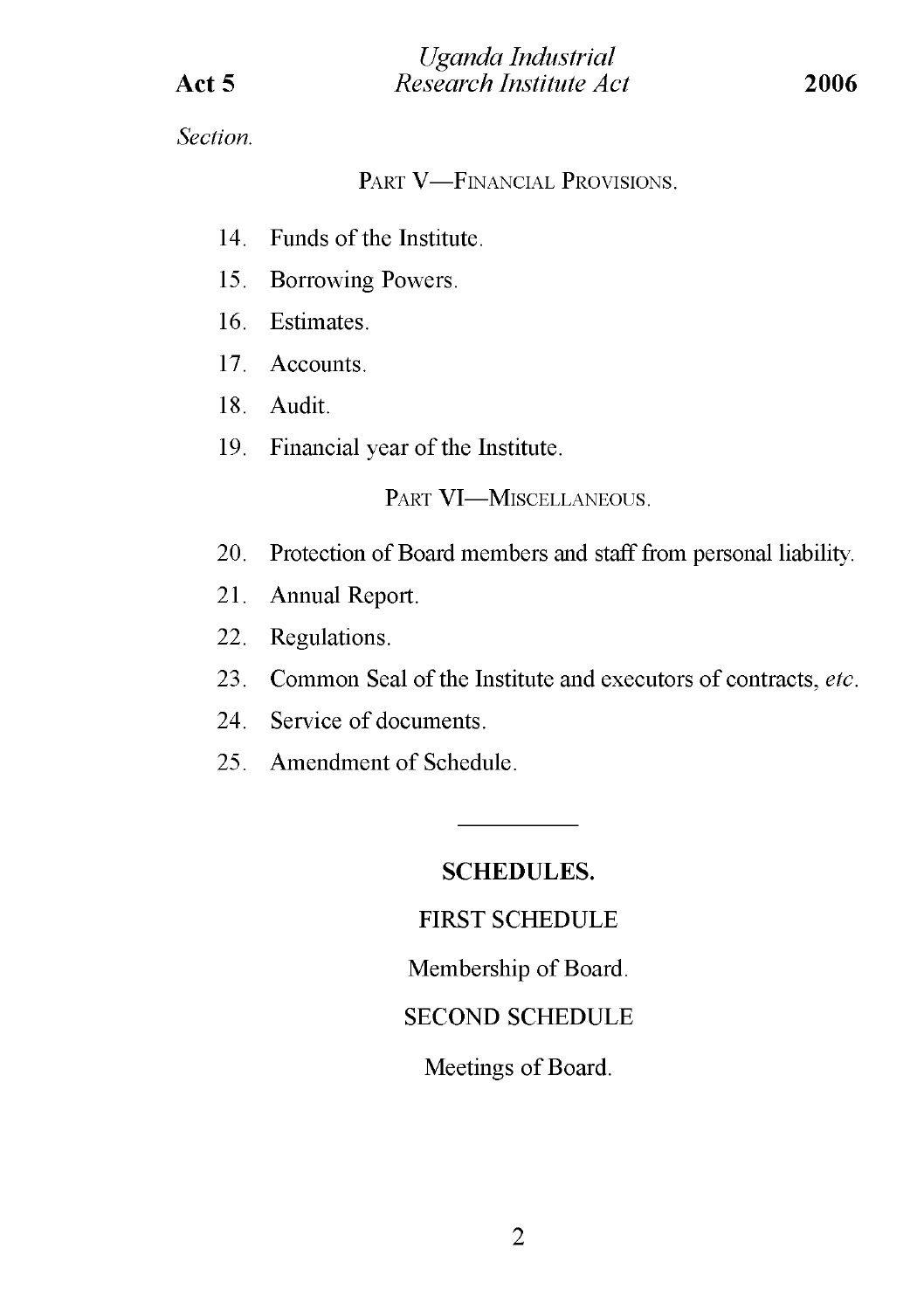# **THE UGANDA INDUSTRIAL RESEARCH INSTITUTE ACT, 2003.**

**An Act to provide for the establishment of the Uganda Industrial Research Institute (UIRI), to provide for its functions, its management and finances and for other connected matters.**

DATE OF ASSENT: 30th July, 2003.

*Date of commencement:* 8th June, 2006.

BE IT ENACTED by Parliament as follows:

Part I—Preliminary.

**1.** This Act may be cited as the Uganda Industrial short title. Research Institute Act, 2003.

**2.** In this Act, unless the context otherwise requires— Inter-

pretation.

"applied industrial research" means research undertaken to create utility of science and technology for application in industrial development;

3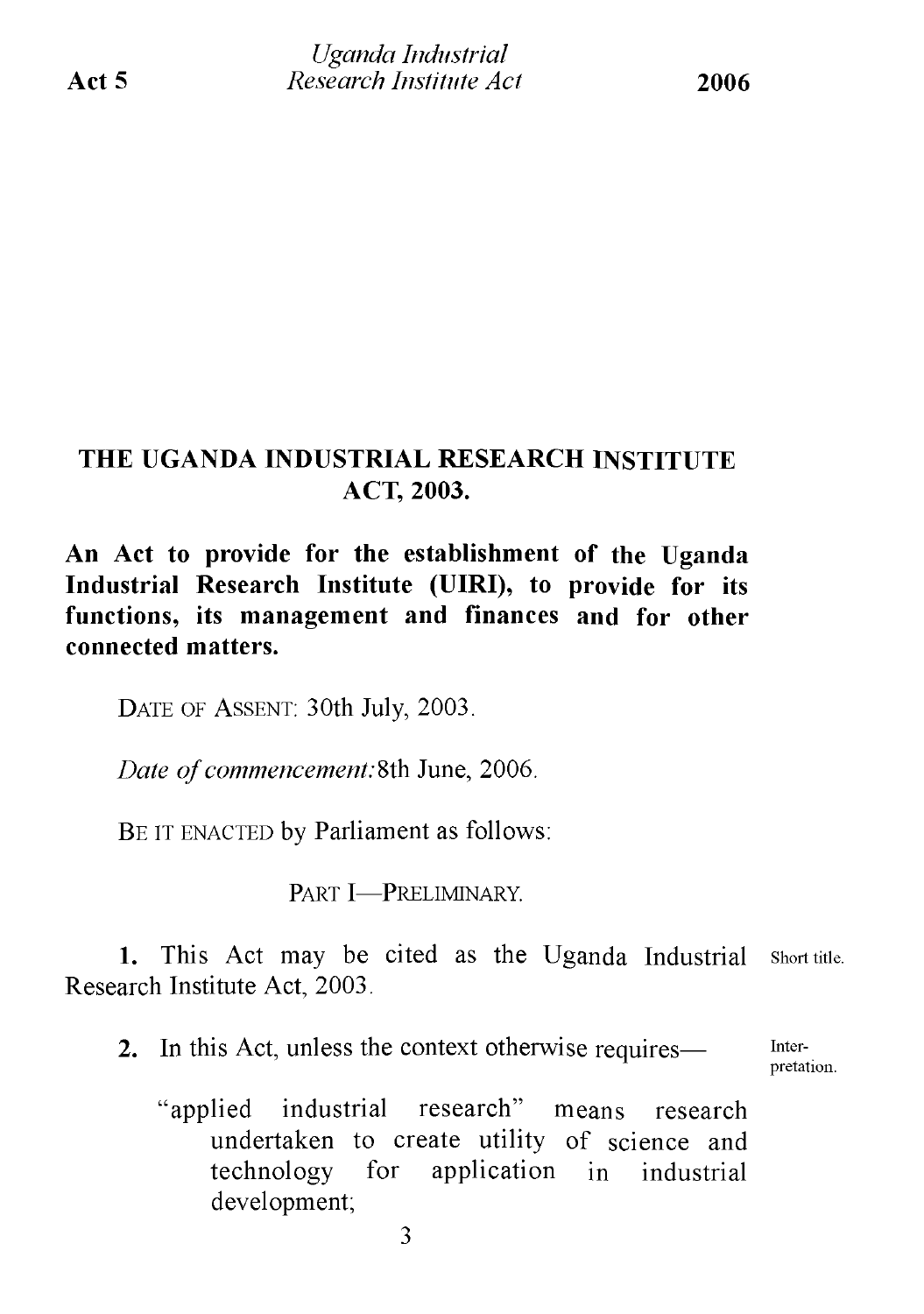"Board" means the Board established under section 6 of this Act;

"Institute" means the Uganda Industrial Research Institute established under section 3 of this Act:

"Minister" means the Minister responsible for industry.

PART II—ESTABLISHMENT, OBJECTS AND FUNCTIONS of the Institute.

**3.** (1) There is established the Uganda Industrial Research Institute.

> (2) The Institute shall be a body corporate with perpetual succession and a common seal, and shall be capable of suing or being sued in its corporate name.

> (3) The Institute may, for the purpose of carrying out functions under this Act, purchase, hold, manage and dispose of any property whether movable or immovable and may enter into any contract and other transaction as may be expedient and may do or suffer any other act or thing that a body corporate may lawfully do or suffer.

4. The objectives of the Institute are—

- *(a)* to undertake applied industrial research; and
- *(b)* to develop and acquire appropriate technology in order to create a strong, effective and competitive sustainable industrial sector for the rapid industrialisation of Uganda.

Functions of the Institute.

Objectives of the Institute.

> **5.** For the attainment of its objectives under section 4, the Institute will perform the following functions—

Establishment of the Institute.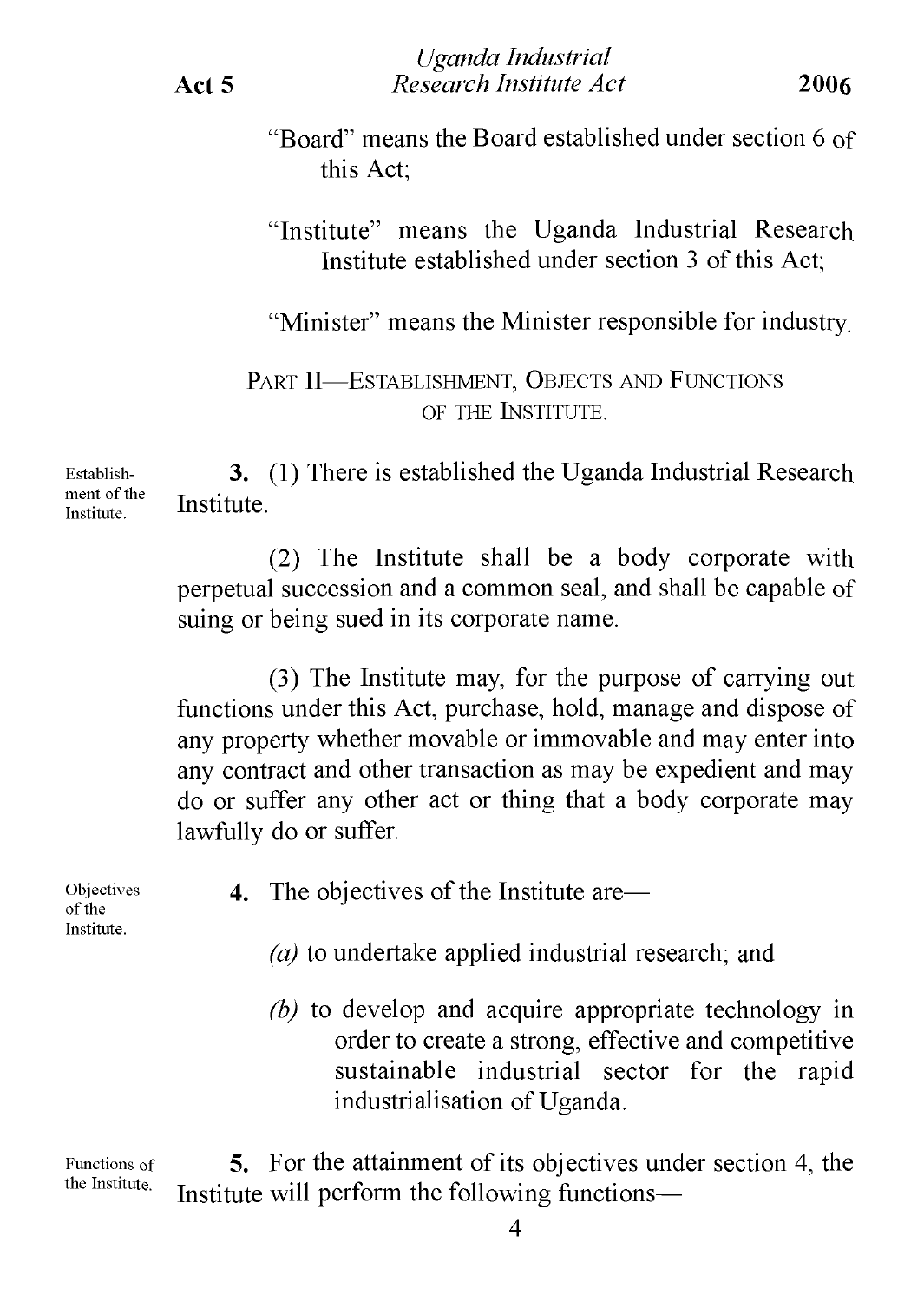- *(a)* identify and develop appropriate processes and product technologies for the exploitation of natural resources;
- *(b)* upgrade and strengthen the existing indigenous technologies through basic and applied research;
- *(c)* set up demonstration plants to illustrate the benefits of new technologies;
- *(d)* design, develop and adapt machinery, tools, equipment and instruments suitable for rural areas;
- *(e)* develop suitable recovery processes and devices to reduce environmental hazards created by agricultural and industrial wastes;
- *(f)* maintain a comprehensive data bank in industrial research, technologies, materials and products;
- *(g)* facilitate the provision of technical advice to existing enterprises in order to improve their operations;
- *(h)* provide research findings to entrepreneurs to assist them in setting up new investment projects;
- *(i)* collaborate, affiliate and/or associate with, any body or organisation, whether in Uganda or elsewhere which has objectives similar to those of the Institute;
- *(j)* perform such other functions that may be assigned for the attainment of the Institute's objectives under this Act; and
- *(k)* serve as a production technology reference centre.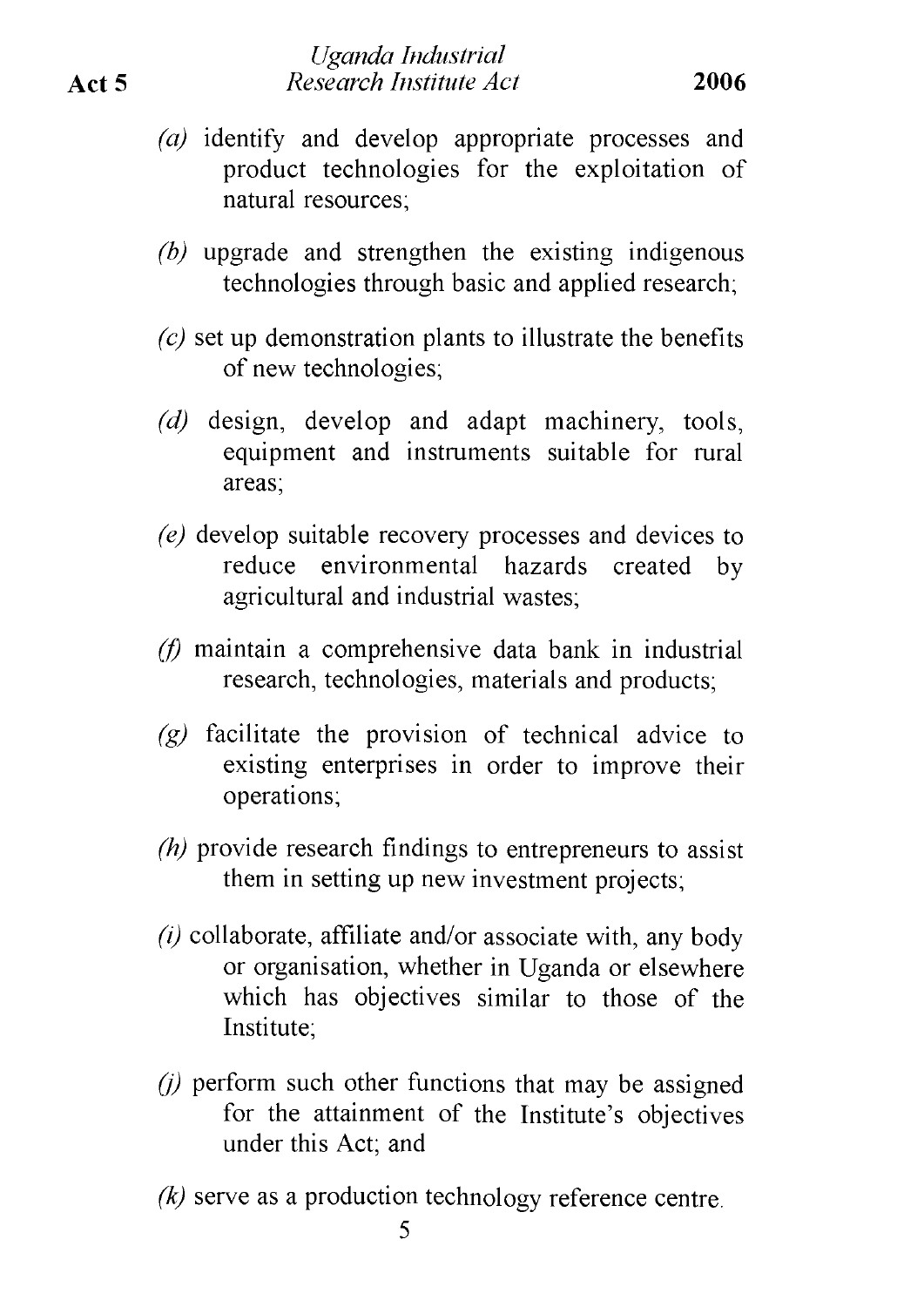PART **III—BOARD OF THE INSTITUTE.** 

Board of the Institute.

**6.** (1) The governing body of the Institute shall be a Board consisting of the members specified in the First Schedule to this Act.

 $(2)$  The Chairperson, and the two members from the private sector specified in the Schedule shall be appointed by the Minister and shall be persons who in the opinion of the Minister, are persons of high integrity and who qualify to be appointed by virtue of their knowledge, qualifications and experience in industrial research, product development, marketing or other related fields.

(3) The Minister shall, in consultation with the Ministry responsible for finance, by regulations, determine the terms and conditions of service of members of the Board.

Functions, powers and duties of the **7.** Subject to the provisions of this Act, the Board shall be responsible for—

 $(a)$  the general direction and supervision of the Institute;

- *(b)* the implementation of its objectives and performance of its functions;
- *(c)* the management of its property, business, income, funds, and any other concerns and affairs; and
- *(d)* the appointment, control, discipline and removal from office of its employees.

Meetings of the Board. **8.** The provisions of the Second Schedule to this Act shall apply to the meetings and proceedings of the Board.

Tenure of office of members <sub>of</sub> the Board. **9.** (1) A person shall cease to be a member of the Board where he or she—

*(a)* is representing a Ministry, Department or Institute and is removed by that Ministry, Department or Institute; or

Board.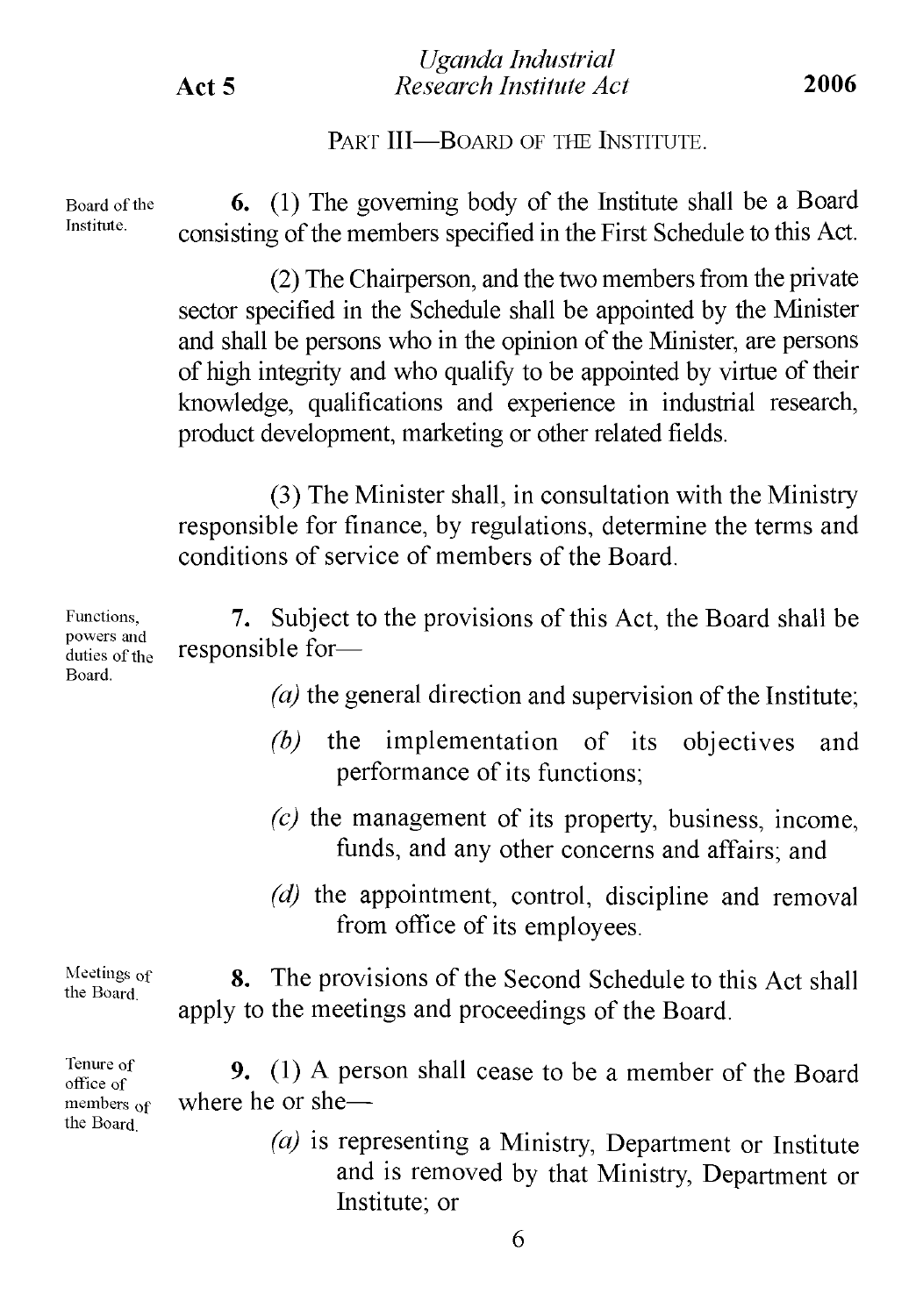- *(b)* was appointed by the Minister and has not been reappointed to serve another term;
- *(c)* was appointed by the Minister and has served for two consecutive terms of three years each; or
- *(d)* tenders in his or her resignation in writing to the appointing authority;
- *(e)* is removed by the Minister on the recommendation of the Board on any of the following grounds—
	- (i) inability to discharge the functions of his or her office arising out of infirmity of mind or body;

(ii) incompetence; or

- (2) Where a person is removed by—
- *(a)* the Ministry, Department or Institute that appointed him or her, that Ministry or Department or Institute shall appoint another person to fill the vacancy;
- *(b)* the Minister under paragraph *(b)* or *(c)* of subsection (1) , the Minister shall appoint another person to be a member in his or her place.

**10.** (1) The Board may, for the efficient performance of its functions—

Committees of the Board.

- *(a)* appoint committees consisting of such a number of its members as the Board deems fit;
- *(b)* co-opt any person onto any committee appointed under this section.

<sup>(</sup>iii) misconduct or misbehaviour;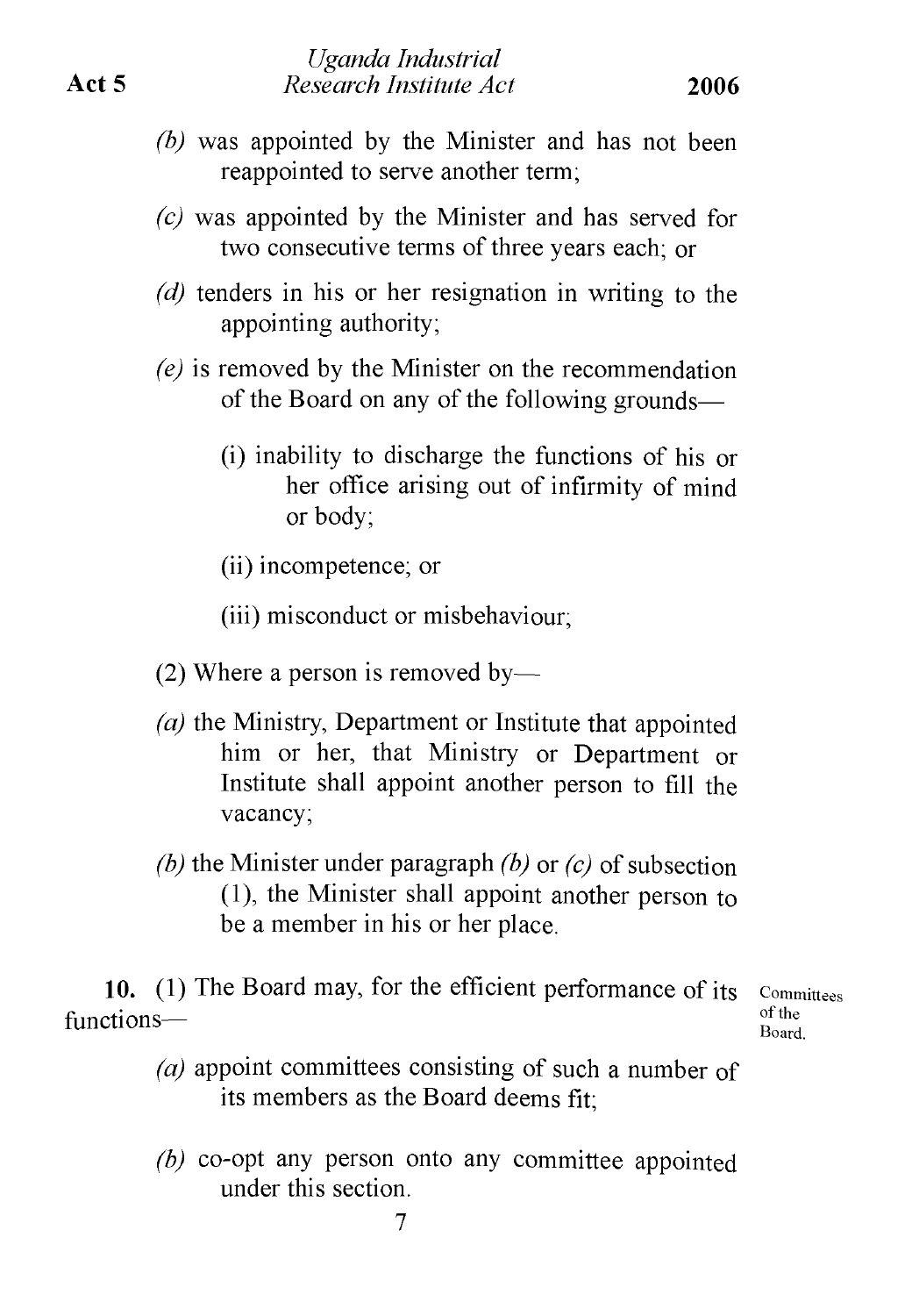(2) Subject to any direction given by the Board, a committee appointed under this section may regulate its own procedure.

PART IV—MANAGEMENT AND STAFF OF THE INSTITUTE.

Executive **11.** (1) The Minister shall, on the recommendation of the Director and Deputy Director and Board, appoint on contract the Executive Director, and Deputy  $E_{\text{Recutive}}$  Executive Director of the Institute.

> (2) The Executive Director and the Deputy Executive Director shall each hold office for a term of four years on such terms and conditions as the Board may specify in the instrument of appointment.

> (3) The contracts of the Executive Director or Deputy Executive Director may be renewed by the Minister on the recommendation of the Board.

> (4) The Executive Director or the Deputy Executive Director shall cease to hold office if—

> > *(a)* he or she resigns; or

*(b)* he or she is removed from office by the Board for—

(i) gross misconduct;

(ii) inability to discharge the functions of his or her office; or

(iii) causing financial loss to the Institute.

(5) The Executive Director or the Deputy Executive Director removed from office under paragraph *(b)* (iii) of subsection (4), shall be liable to prosecution and upon conviction shall lose his or her terminal benefits.

Director.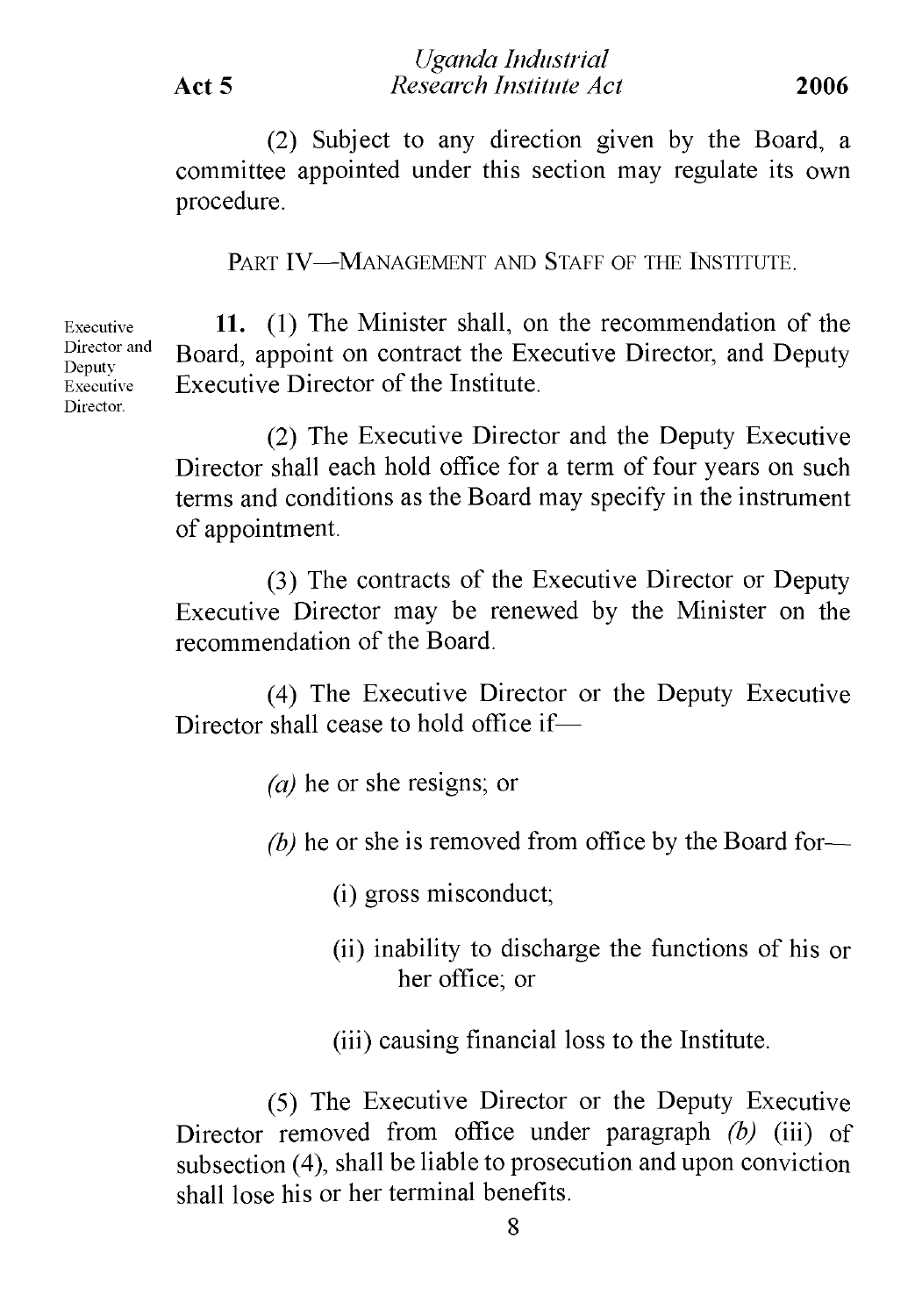# **Act 5** *Research Institute Act* **2006**

# **12.** (1) The Executive Director shall be the chief administrative officer of the Institute and shall be responsible for the day-to-day operations of the Institute.

*Uganda Industrial*

(2) The Executive Director shall be responsible to the Board.

(3) Subject to the provisions of this Act and the general supervision and control of the Board, the Executive Director shall be the accounting officer of the Institute.

(4) The Executive Director shall keep the Board informed on the progress and activities of the Institute.

(5) The Deputy Executive Director shall deputise the Executive Director in the performance of his or her functions.

**13.** The Board shall appoint the other staff of the Institute on such terms and conditions as the Board may determine. Other Staff.

PART V—FINANCIAL PROVISIONS.

- **14.** (1) The funds of the Institute shall consist of—
	- *(a)* moneys appropriated each year by Parliament for the purposes of the Institute;
	- *(b)* grants and loans from Government or any person, authority or organisation;
	- *(c)* fees derived from the activities of the Institute; and
	- *(d)* any other money that may be received by or made available to the Institute with the approval of the Minister.

(2) All moneys of the Institute shall be deposited in a bank approved by the Board and shall not be withdrawn except with the approval of and in the manner determined by the Board.

9

Functions of the Executive Director and Deputy Executive Director.

Funds of the Institute.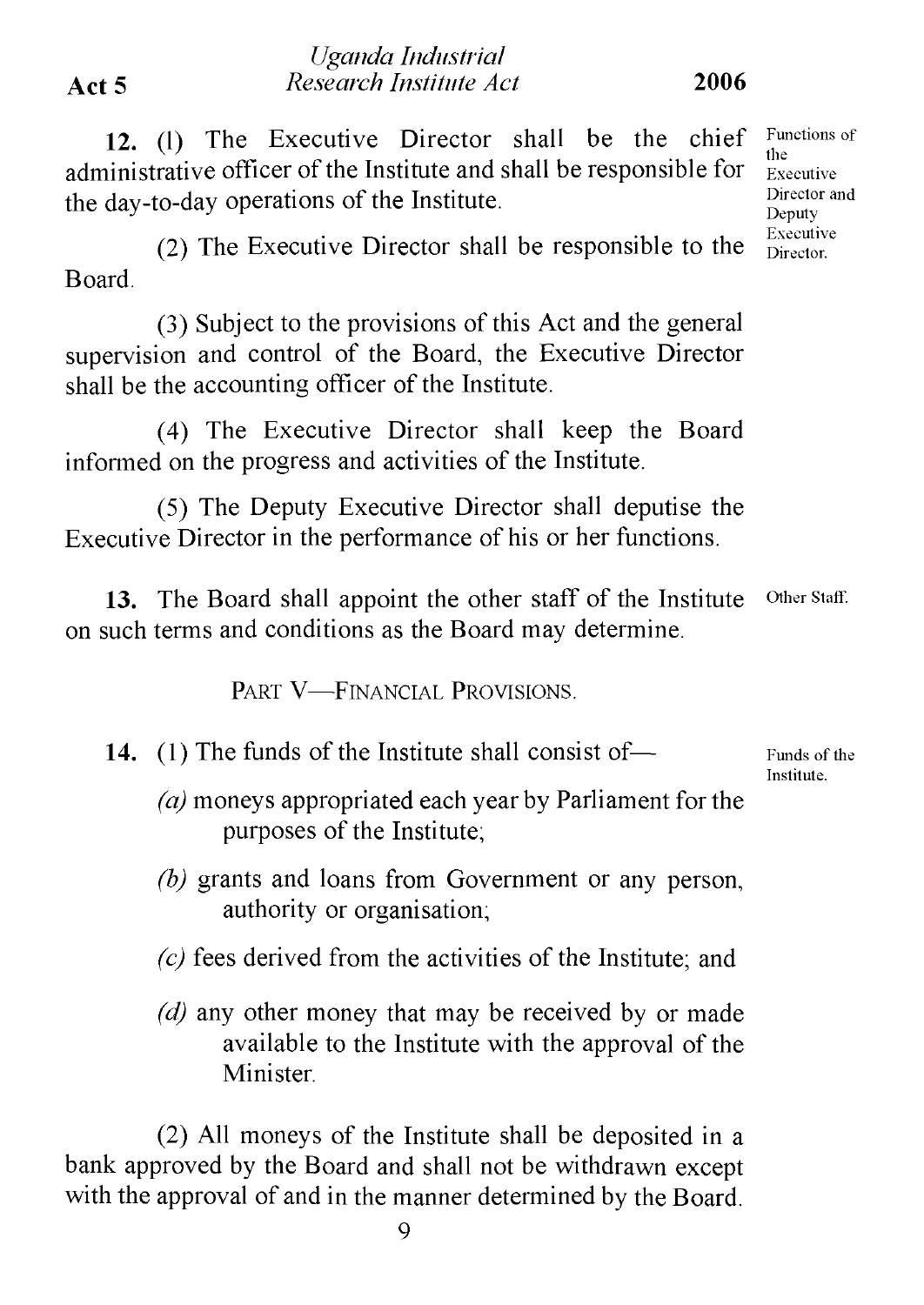(3) The Institute may, with the written approval of the Minister, invest any of its funds not immediately required for any of its functions.

Borrowing Powers.

**15.** (1) The Institute may, with the prior approval of the Minister, obtain loans and other credit facilities required for meeting its obligations and for carrying out its objects and functions under this Act.

(2) The Institute may, borrow by way of overdraft or otherwise any sums required for meeting current obligations of the Institute for discharging its functions.

(3) Subject to article 159 of the Constitution, a loan or credit facility obtained by the Institute under this section may, with prior approval of the Minister, be guaranteed by the Government and when so guaranteed, the principal sum and interest of the loan shall be a charge on the Consolidated Fund.

Estimates.

**16.** (1) The Institute shall, within three months before the commencement of each financial year, prepare and submit to the Minister for approval by the Minister responsible for finance, estimates of income and expenditure of the Institute for the next ensuing financial year; and where it becomes necessary at any time before the end of a financial year, prepare and submit to the Minister for similar approval, supplementary estimates for that financial year.

 $(2)$  No expenditure shall be made out of the funds of the Institute unless that expenditure is part of the expenditure approved under subsection (1) under the estimates for the financial year in which the expenditure is to be made or in any supplementary estimates for that year.

Accounts.

**17.** (1) The Institute shall keep proper books of accounts of all its income and expenditure and proper records in relation to them.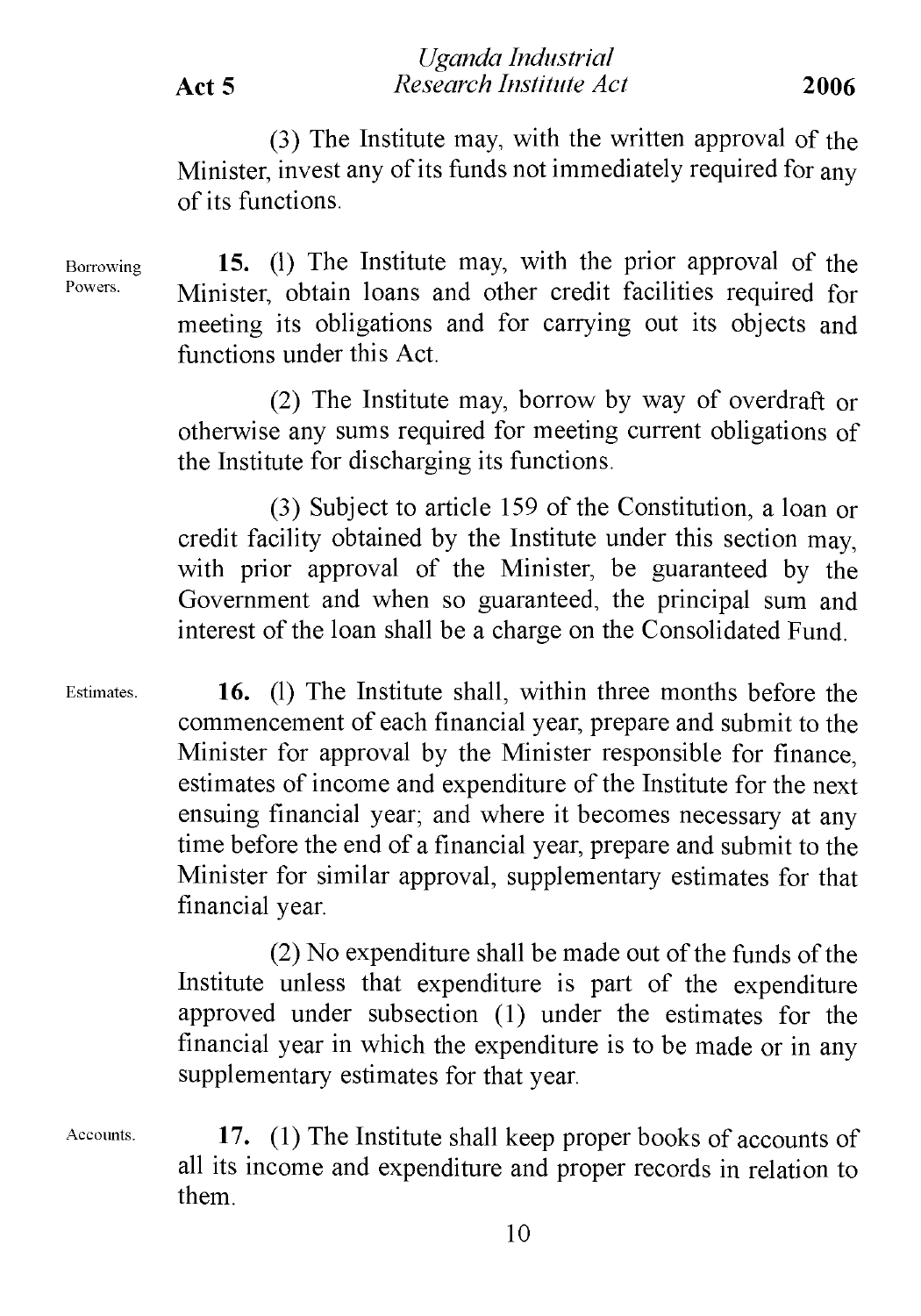(2) Subject to any directions given by the Minister the Board shall cause to be prepared in respect of each financial year and not later than three months after the close of the financial year, a statement of accounts which shall include a report on the performance of the Institute during that financial year and the statement shall comprise—

- *(a) a* balance sheet and a statement of income and expenditure of the Institute in respect of that financial year; and
- *(b)* any other information in respect of the financial affairs of the Institute as the Minister may in writing require.

**18.** (1) The accounts of the Institute shall, in respect of each Audit. financial year, be audited by the Auditor-General or by an auditor appointed by the Auditor-General.

(2) The Board shall ensure that within four months after the close of each financial year, the statement of accounts described in section 17 of this Act is submitted for auditing under this section.

(3) The Auditor-General and any auditor appointed by him or her shall have access to all books of accounts, vouchers and other financial records of the Institute and is entitled to have any information and explanations required by him or her in relation to them as he or she may think fit.

(4) The Auditor-General shall, within two months after receipt of the statement of accounts under subsection (2) of this section, audit the accounts and deliver to the Board a copy of the audited accounts together with his or her report on them stating any matter which in his or her opinion should be brought to the attention of the Minister.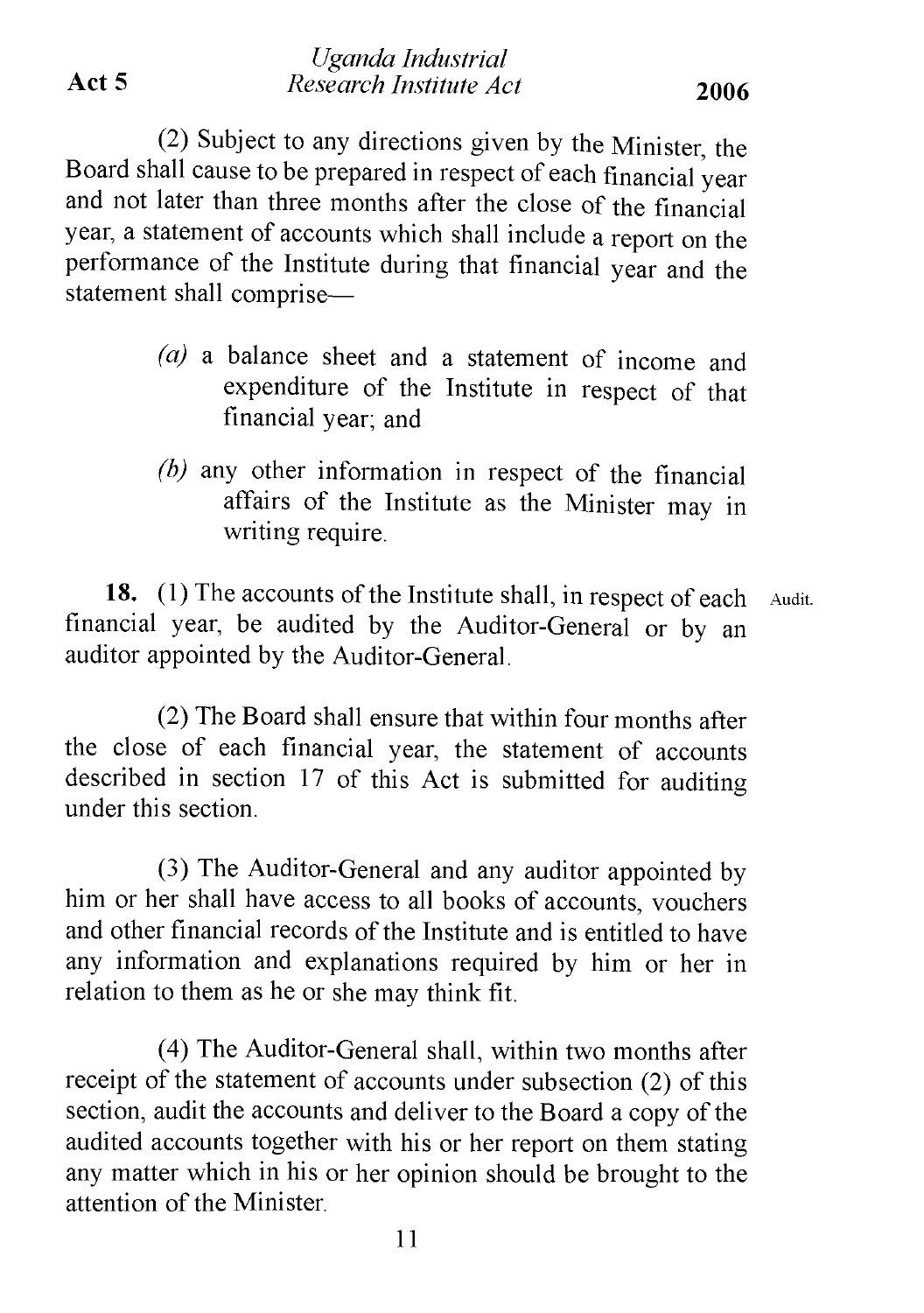(5) The Board, shall as soon as possible upon receiving it, deliver to the Minister a copy of the audited accounts together with the auditor's report under subsection  $(4)$  of this section.

Financial vear of the Institute.

**19.** The financial year of the Institute shall be the period of twelve months beginning from the 1st day of July and ending on the 30th day of June in the year following; except that the first financial year of the Institute shall be the period commencing with the commencement of this Act and ending with the 30th day of June next following.

## PART VI-MISCELLANEOUS.

Protection of Board members and staff from personal liability.

Annual Report.

Regulations.

Common Seal of the Institute and executors of contracts, *etc.*

**20.** (1) A Board member, an employee, or other person acting on behalf of the Institute shall not be personally liable for any act done by him or her in good faith without negligence for the purpose of carrying into effect the provisions of this Act.

**21.** The Board shall, within four months after the end of each financial year, submit to the Minister a report of the activities of the Institute in respect of that financial year.

**22.** The Minister may, in consultation with the Board, by statutory instrument, make regulations generally for the implementation of this Act.

**23.** (1) The common seal of the Institute shall be such device as the Board may determine and shall be kept in the custody of the Executive Director.

 $(2)$  The common seal of the Institute shall not be affixed on any document except in accordance with a resolution of the Board, and shall be authenticated by the signatures of the Chairperson and the Executive Director.

(3) In the absence of the Chairperson, any other Board member shall be designated by the Board to authenticate the common seal in place of the Chairperson.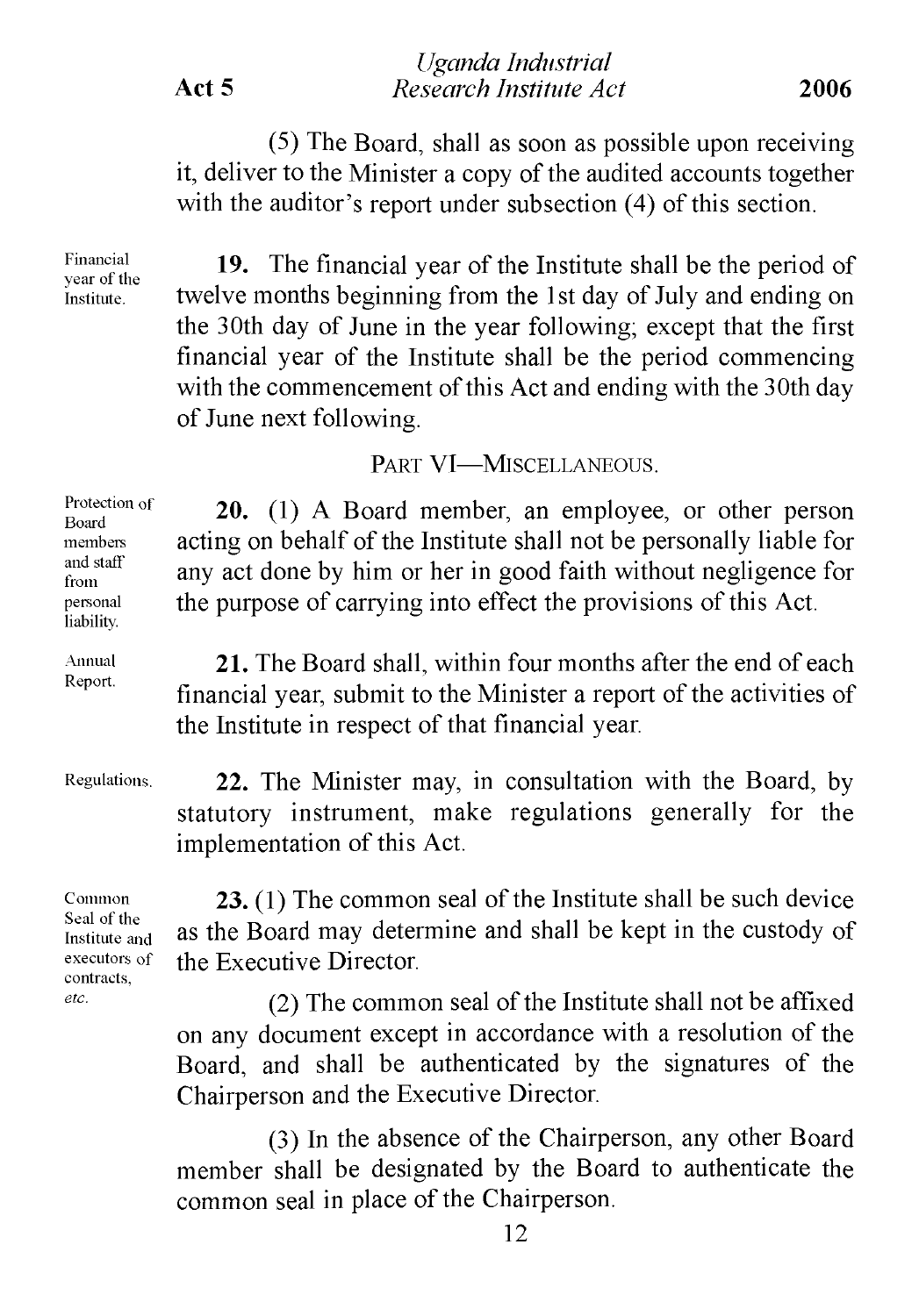(4) The signatures of the Chairperson, and the Executive Director under this section need not be witnessed by any other person.

(5) Every document purporting to be an instrument issued by the Institute and sealed with the common seal of the Institute, authenticated in the manner prescribed in this section shall be received in evidence without further proof as such an instrument duly issued or a contract or instrument duly entered into or executed as the case may be, unless the contrary is proved.

**24.** Without prejudice to any other law relating to the service of documents, a document required to be served on the Institute may be served by delivering it at the office of the Executive Director. Service of documents.

**25.** The Minister may, in consultation with the Board, by statutory instrument, amend the Schedules to this Act. Amendment of Schedule.

## **SCHEDULES.**

13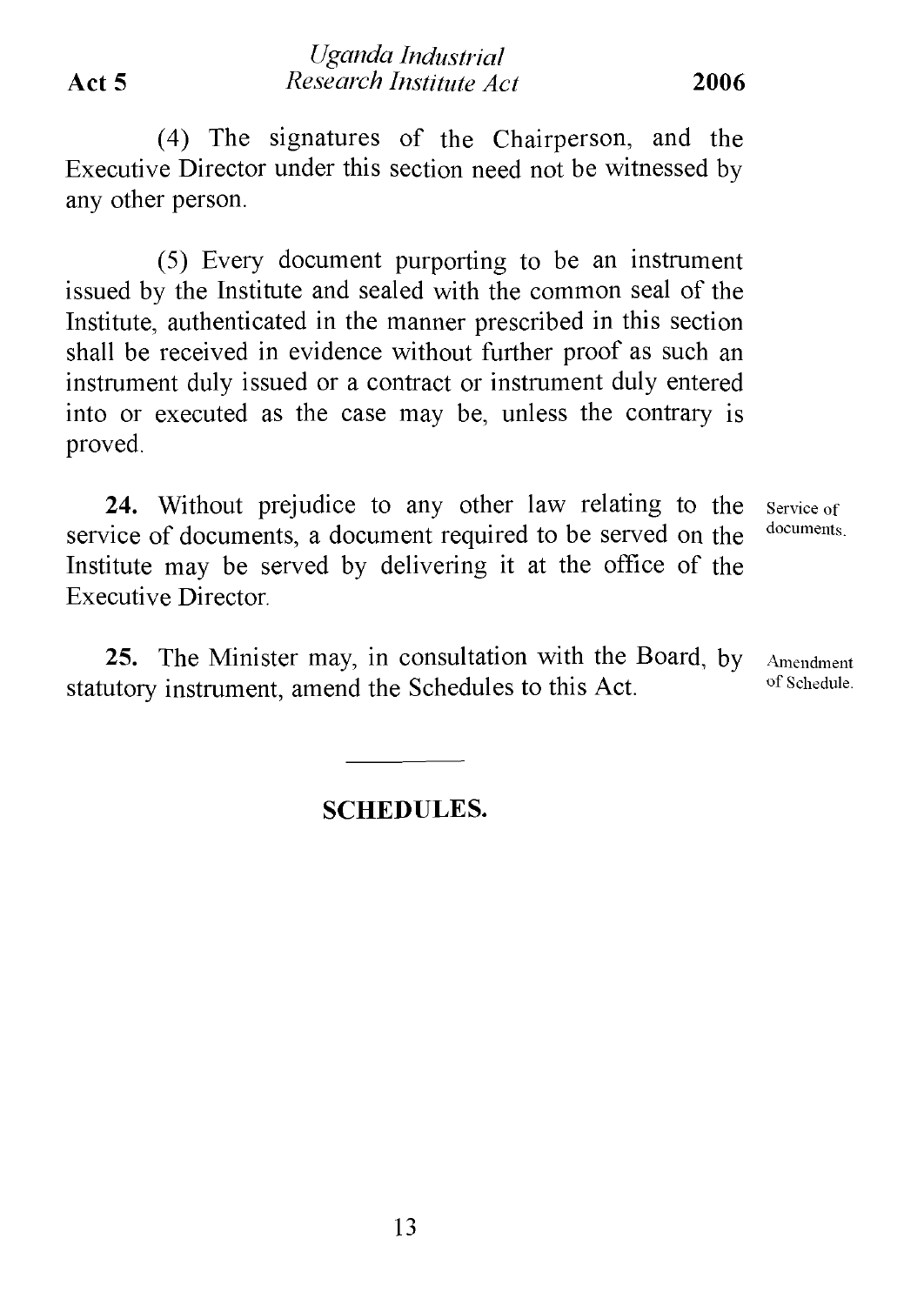### FIRST SCHEDULE.

#### MEMBERSHIP OF THE BOARD.

Sections 6 and 25.

The Board shall consist of—

- *(a)* a Chairperson;
- *(b)* two members, at least one of whom shall be a woman from the private sector appointed by the Minister, who, in his or her opinion, are persons of high integrity and who qualify to be appointed by virtue of their knowledge, qualifications and experience in industrial research, product development, marketing or other related fields;
- *(c)* the Commissioner for Industry and Technology;
- *(d)* the Director for Gender and Culture, Ministry responsible for Gender, Labour and Social Development;
- *(e)* the Director General. National Agricultural Research Organisation;
- *(f)* the Executive Director, Uganda National Bureau of Standards;
- *(g)* the Executive Secretary, Uganda National Council for Science and Technology;
- *(h)* the Executive Director, National Environment Management Authority;
- *(i)* the Representative from the Ministry responsible for finance;
- *(j)* a Representative from the National Council for Higher Education;
- *(k)* the Executive Director of the Institute who shall be the Secretary to the Board.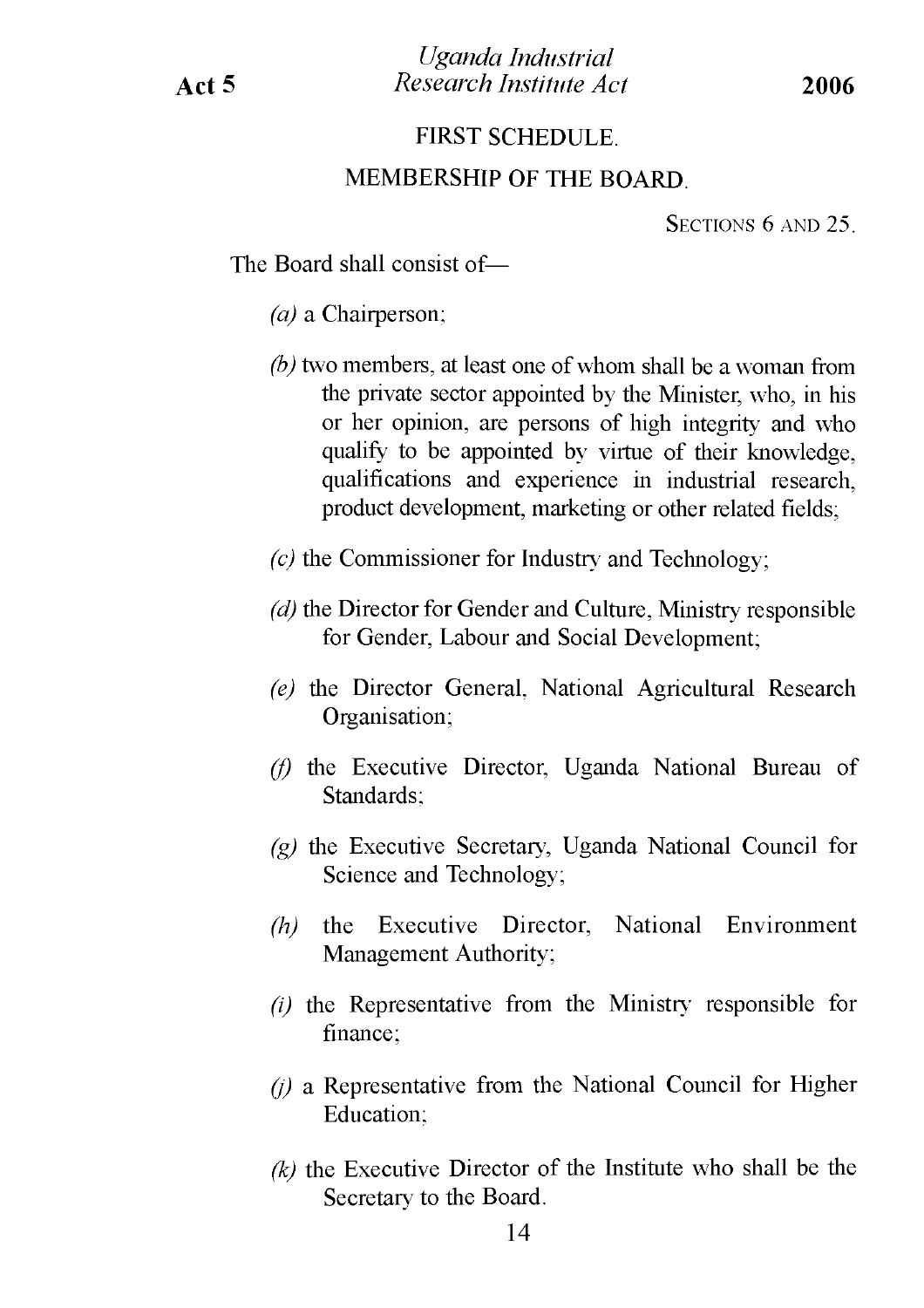#### SECOND SCHEDULE.

SECTIONS 8 AND 25

#### MEETINGS OF BOARD.

1. (1) The Board shall ordinarily meet for the discharge of business at least once in even' three months at such times and places as the Chairperson may determine.

Meetings of the Board.

(2) The Chairperson shall also summon a special meeting of the Board upon a request made in writing by not less than six members ofthe Board.

(3) The Executive Director shall, where the Chairperson is absent, summon a meeting of the Board upon a request made in writing by not less than six members of the Board.

(4) Six members of the Board shall form a quorum at any meeting of the Board.

2. (1) The Chairperson shall preside at all meetings of the Board and in his or her absence a member elected by the members present from among their number shall preside.

 $(2)$  A question proposed at any meeting of the Board shall be determined by a simple majority of the members present by voting and where there is an equality of votes, the person presiding at the meeting shall have a second or casting vote.

(3) The Board may co-opt any person who is not a member to attend any of its meetings as an advisor and that person may speak at the meeting on any matter in relation to which his or her advice is sought but shall not have the right to vote on any matter coming for decision before the meeting.

(4) Except as otherwise expressly stated in this Act, the Board may regulate its own procedure.

Proceedings of the Board.